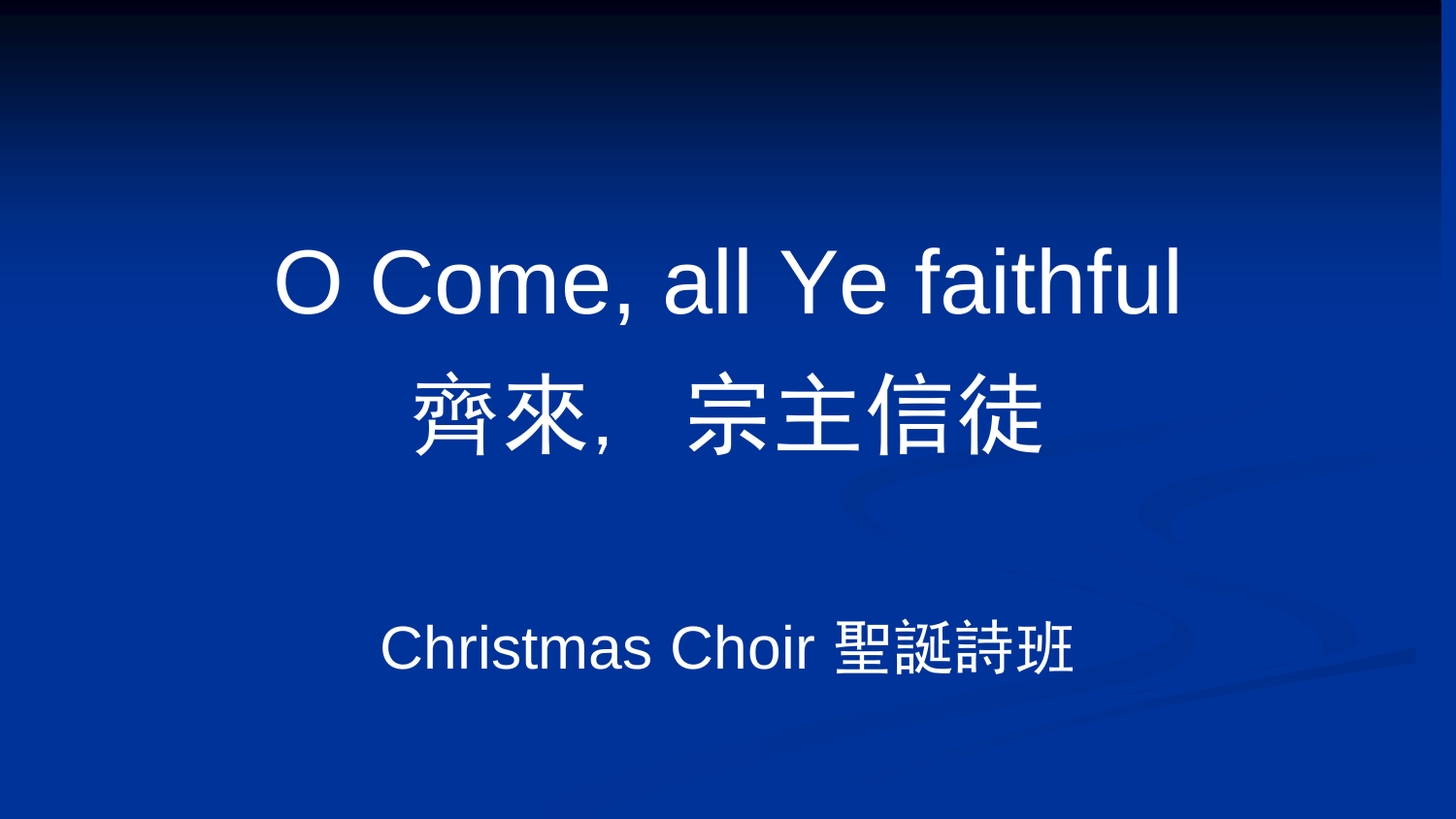1.

## O Come, all Ye faithful Joyful and triumphant, O come ye, O come ye to Bethlehem. Come and behold Him, Born the King of Angels;

齊來,宗主信徒,快樂又歡欣, 齊來,一齊來,大家上伯利恆, 來朝見聖嬰,天使王已降生: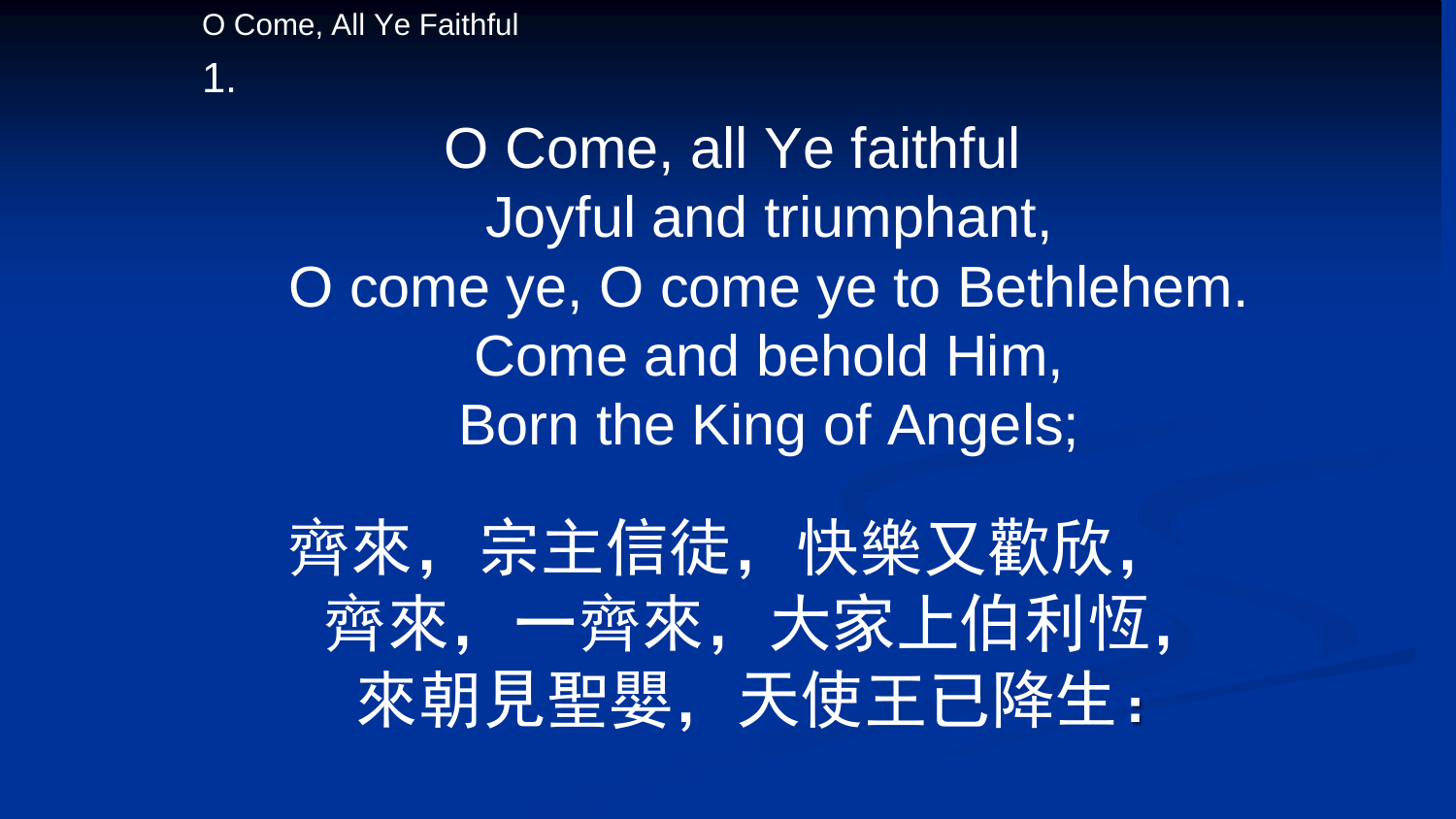O come, let us adore Him, O come, let us adore Him, O come, let us adore Him, Christ the Lord.

齊來虔誠同崇拜, 齊來虔誠同崇拜, 齊來虔誠同崇拜主基督。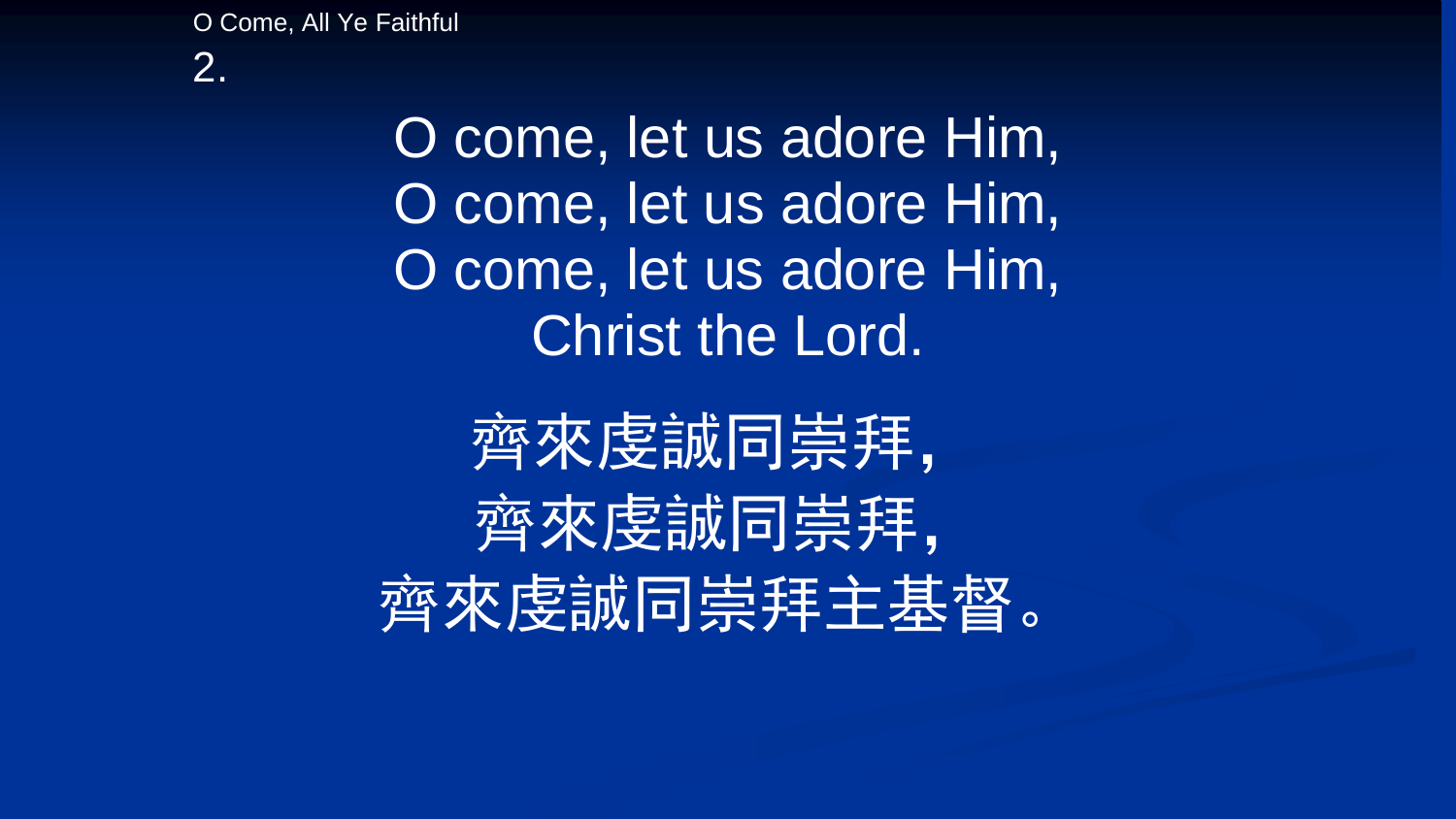3.

Sing, choirs of angels, sing in exultation, O sing, all ye bright host of heav'n above. Glory to God, all glory in the highest! 天使結成樂隊,歡然同歌唱, 光明眾天軍來高聲同讚揚: 至高之處所榮耀歸於君王!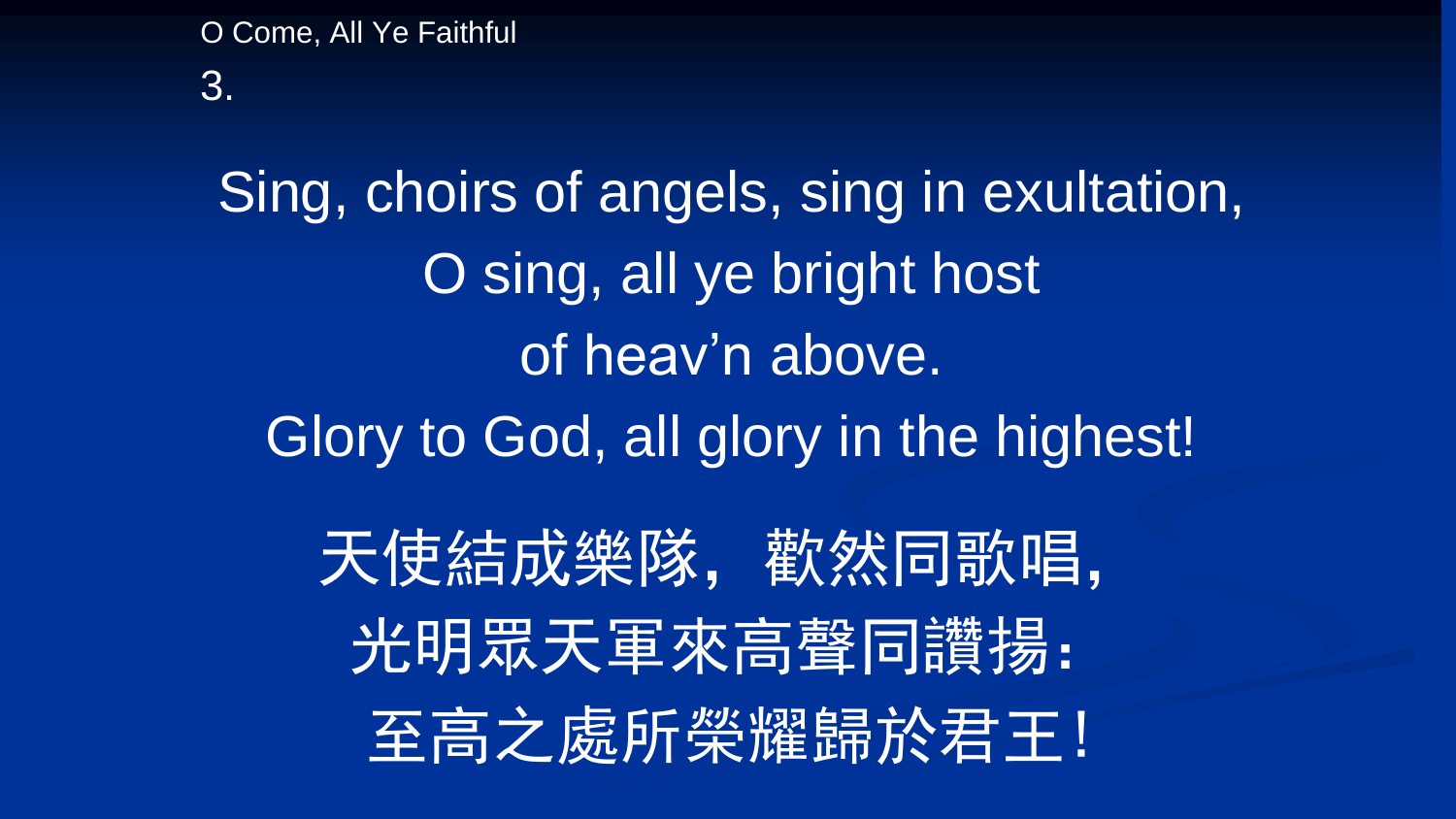4.

O come, let us adore Him, O come, let us adore Him, O come, let us adore Him, Christ the Lord.

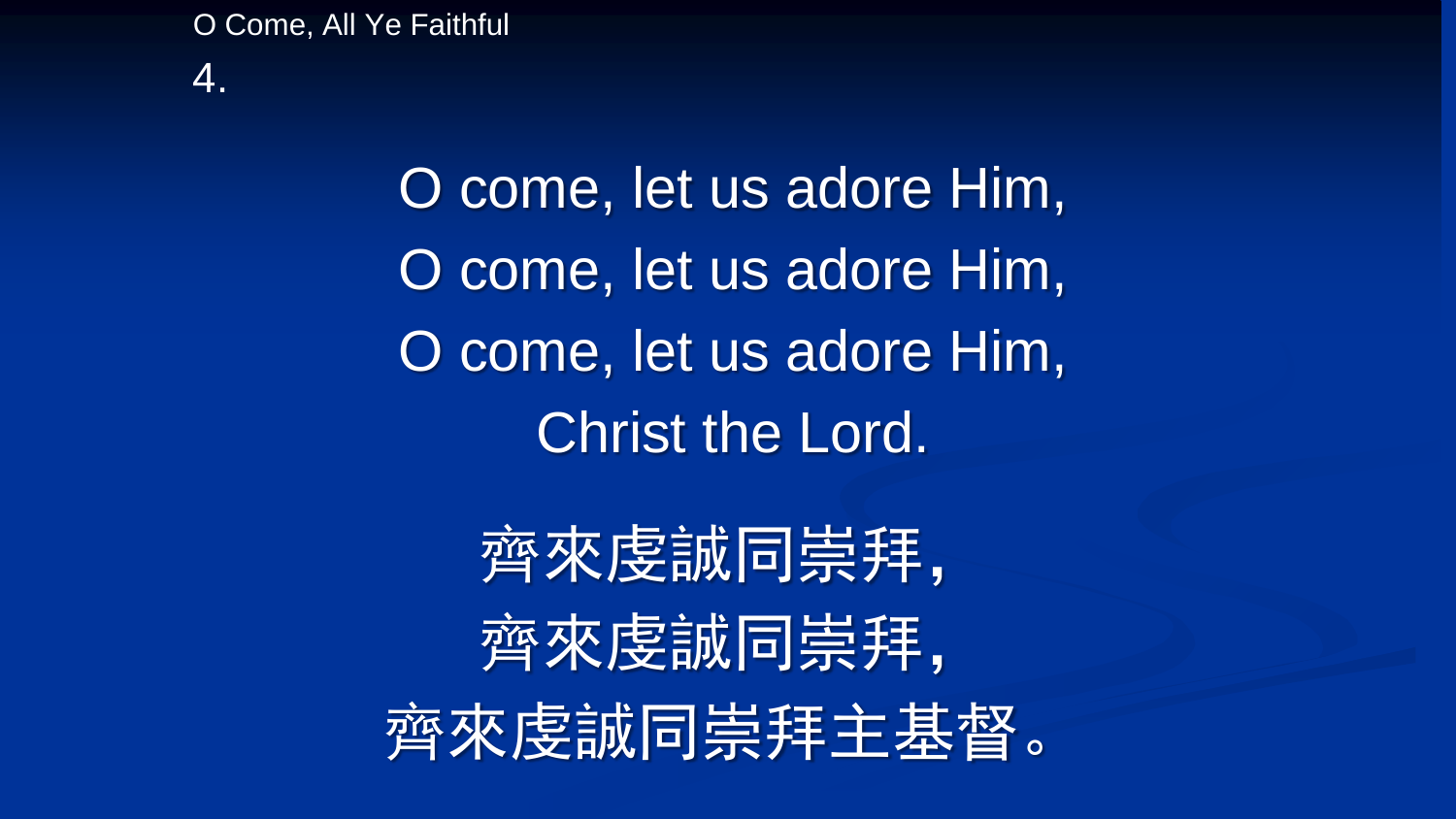## 5.

Yea, Lord, we greet Thee, Born this happy morning, Jesus, to Thee be all glory giv'n Word of the Father, now in flesh appearing;

救主生於今晨,我眾來歡迎; 天人諸榮耀完全歸主一身; 大哉父本像,藉聖子來顯明!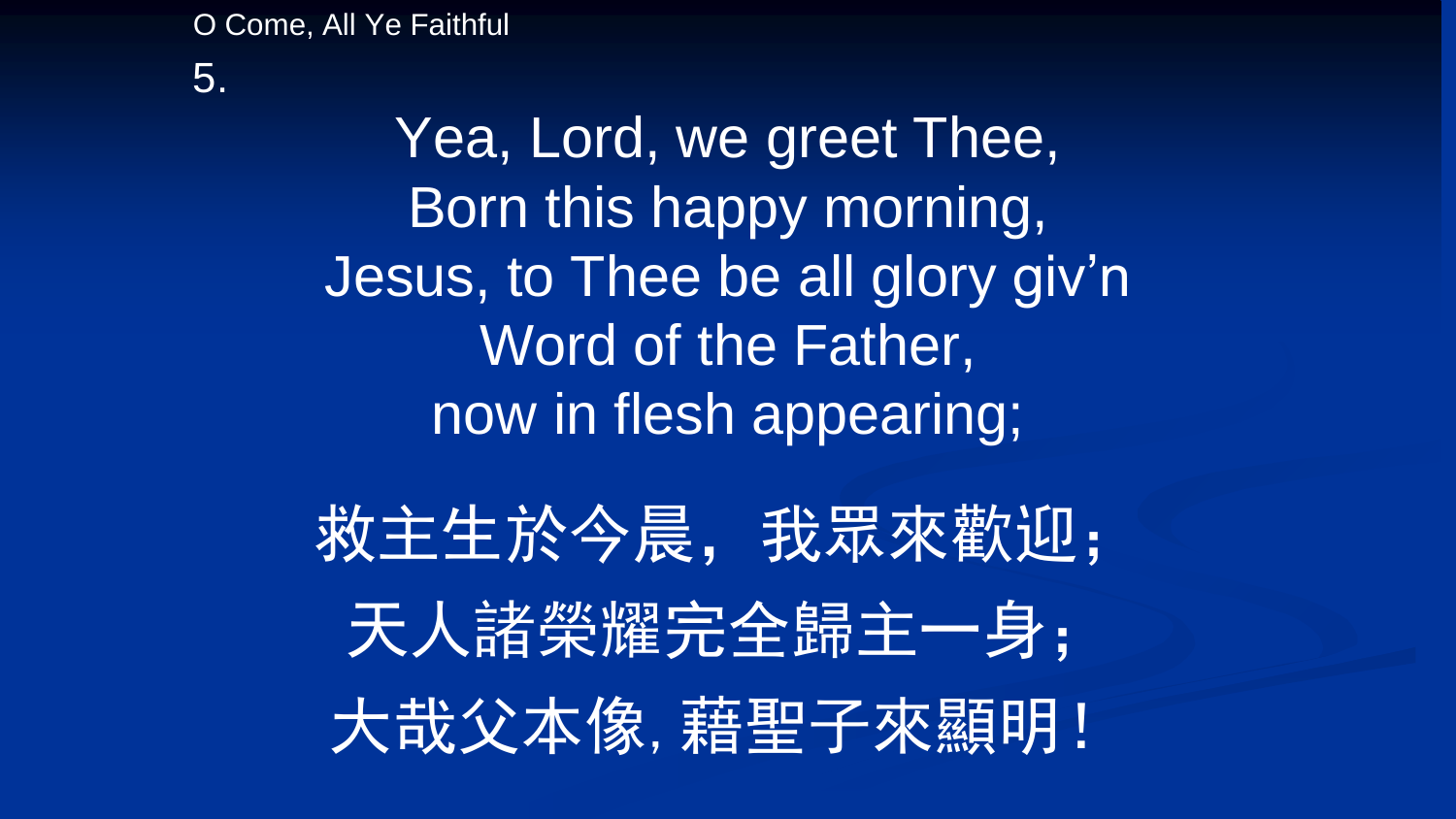6.

O come, let us adore Him, O come, let us adore Him, O come, let us adore Him, Christ the Lord.

齊來虔誠同崇拜, 齊來虔誠同崇拜, 齊來虔誠同崇拜主基督。